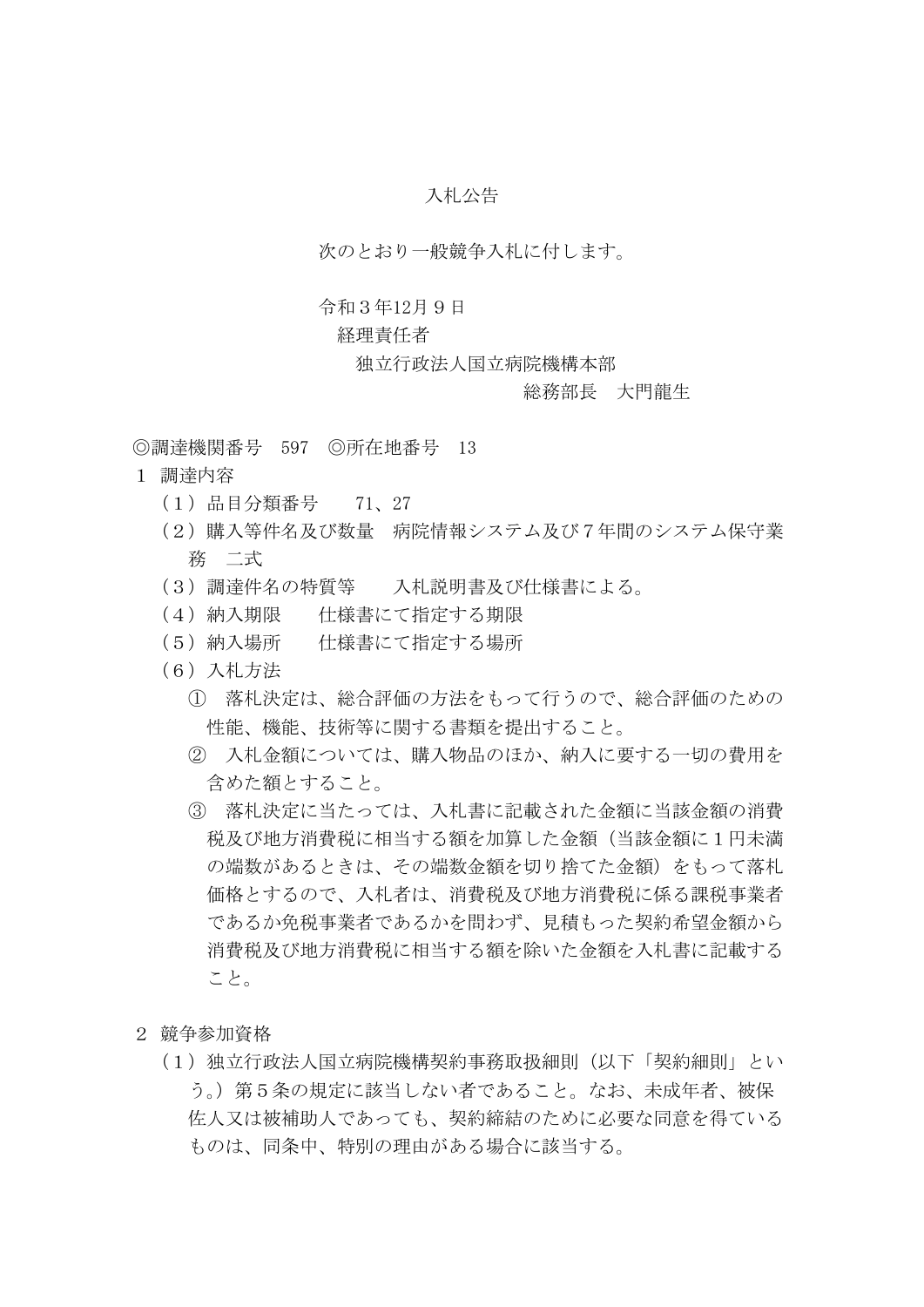- (2)契約細則第6条の規定に該当しない者であること。
- (3)厚生労働省競争参加資格(全省庁統一資格)において「物品の販売」及 び「役務の提供等」のA、B又はCの等級に格付され、中国地域の競争参 加資格を有する者であること。なお、当該競争参加資格については、令和 3年3月31日付け号外政府調達第60号の官報の競争参加者の資格に関す る公示の別表に掲げる申請受付窓口において随時受け付けている。
- (4)中国地域の350床以上の病床の病院にて電子カルテの導入実績を有す ること。
- (5)業務の履行に十分な実施体制であること。ただし、アライアンスによ り入札に参加する場合も、全ての契約予定者が競争参加資格を満たすこ と。なお、アライアンスが他の代表入札者とも業務提携等をする事によ る重複参加については認めない。
- (6)契約細則第4条の規定に基づき、経理責任者が定める資格を有する者 であること。
- (7)1(5)に示す全納入場所に、単独で納入することができる者同士の アライアンスは認めない。
- 3 入札書の提出場所等
	- (1)入札書等の提出場所、契約条項を示す場所、入札説明書の交付場所及 び入札に関する照会先
		- 〒152-8621 東京都目黒区東が丘2-5-21
			- 独立行政法人国立病院機構本部 情報システム統括部
				- IT企画課 IT整備係長 中井 賢太 電話03-5712-5130
	- (2)入札説明書の交付方法 (1)の場所にて交付する。
	- (3)入札説明会の日時及び場所 令和3年12月28日(火)13時30分 独立 行政法人国立病院機構本部3階会議室31
	- (4)入札書等の受領期限 令和4年1月28日(金)12時00分
	- (5)開札の日時及び場所 令和4年2月4日(金)10時45分 独立行政法 人国立病院機構本部1階会議室12
- 4 その他
	- (1)契約手続において使用する言語及び通貨 日本語及び日本国通貨
	- (2)入札保証金及び契約保証金 免除
	- (3)入札者に要求される事項 この一般競争に参加を希望する者は、封印 した入札書に本公告に示した物品を納入できることを証明する書類を添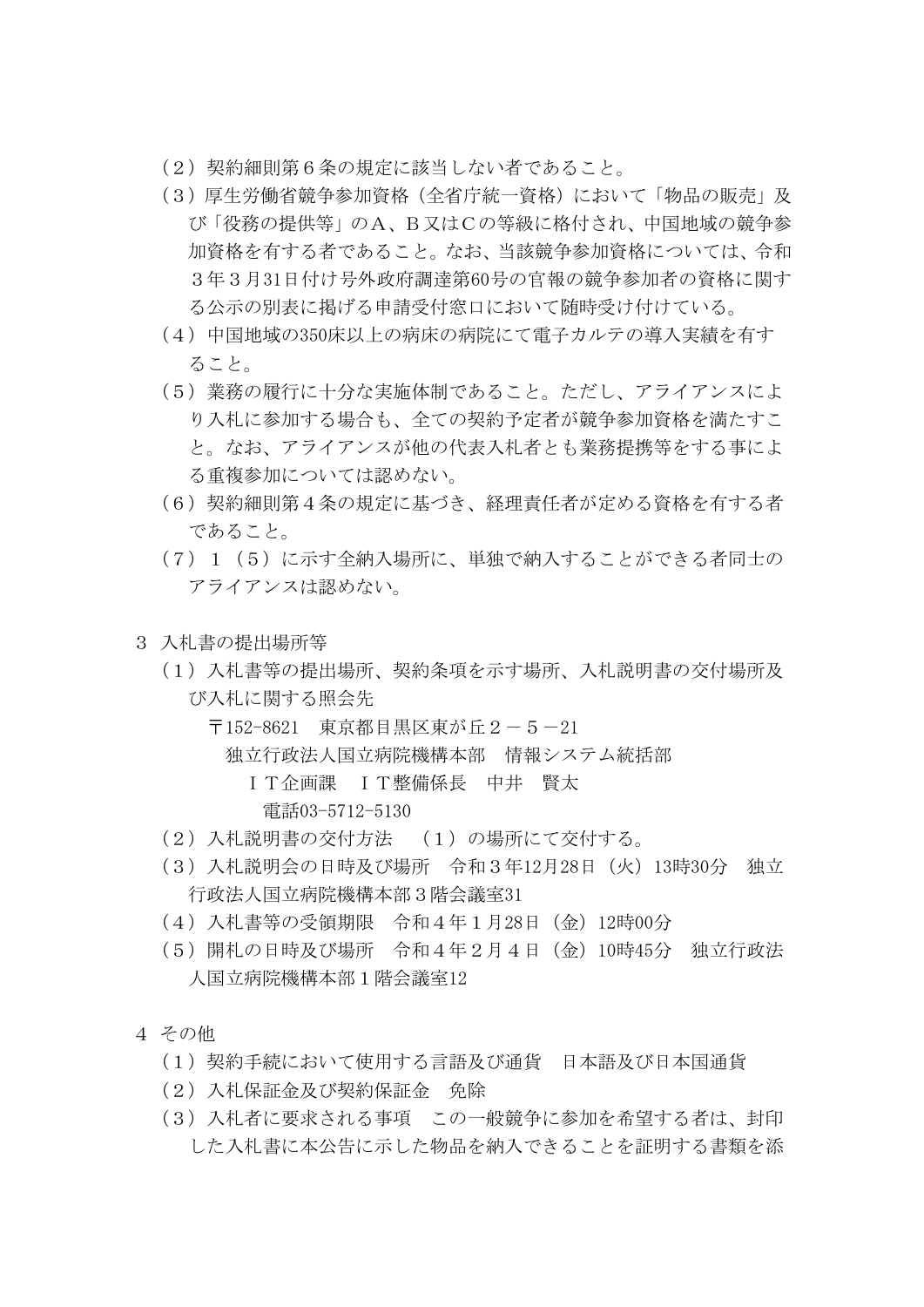付して入札書の受領期限までに提出しなければならない。入札者は、開 札日の前日までの間において、経理責任者から当該書類に関し説明を求 められた場合は、それに応じなければならない。

- (4)入札の無効 本公告に示した競争参加資格のない者の提出した入札書、 入札者に求められる義務を履行しなかった者の提出した入札書は無効と する。
- (5)契約書作成の要否 要
- (6)落札者の決定方法 本公告に示した物品を納入できると経理責任者が 判断した資料を添付して入札書を提出した入札者であって、契約細則第 21条の規定に基づいて作成された予定価格の制限の範囲内である入札金 額を提出した参加者の中から、入札説明書で定める総合評価の方法をも って落札者を決定する。
- (7)詳細は入札説明書による。
- 5 Summary
	- (1) Official in charge of disbursement of the procuring entity : Tatsuo Daimon, Director,Department of General Affairs, National Hospital Organization Headquarters
	- (2) Classification of the products to be procured : 71, 27
	- (3) Nature and quantity of the services to be required : Hospital Information Systems and system maintenance commissions for 7 years 2 sets
	- (4) Delivery period : as in the specification documentation
	- (5) Delivery place : as in the specification documentation
	- (6) Qualification for participating in the tendering procedures : Suppliers eligible for participating in the proposed tender are those who shall :
		- ① not come under Article 5 of the Regulation concerning Contract for National Hospital Organization (NHO). Furthermore, minors, Person under Conservatorship or Person under Assistance that obtained the consent necessary for concluding a contract may be applicable under cases of special reasons within the said clause ;
		- ② not come under Article 6 of the Regulation concerning Contract for NHO ;
		- ③ have Grade A, B or C in "Sale of products"and"Offer Servic es"in for participating in tenders by Ministry of Health, Labo ur and Welfare (Single qualification for every ministry and age ncy) in Chugoku Region